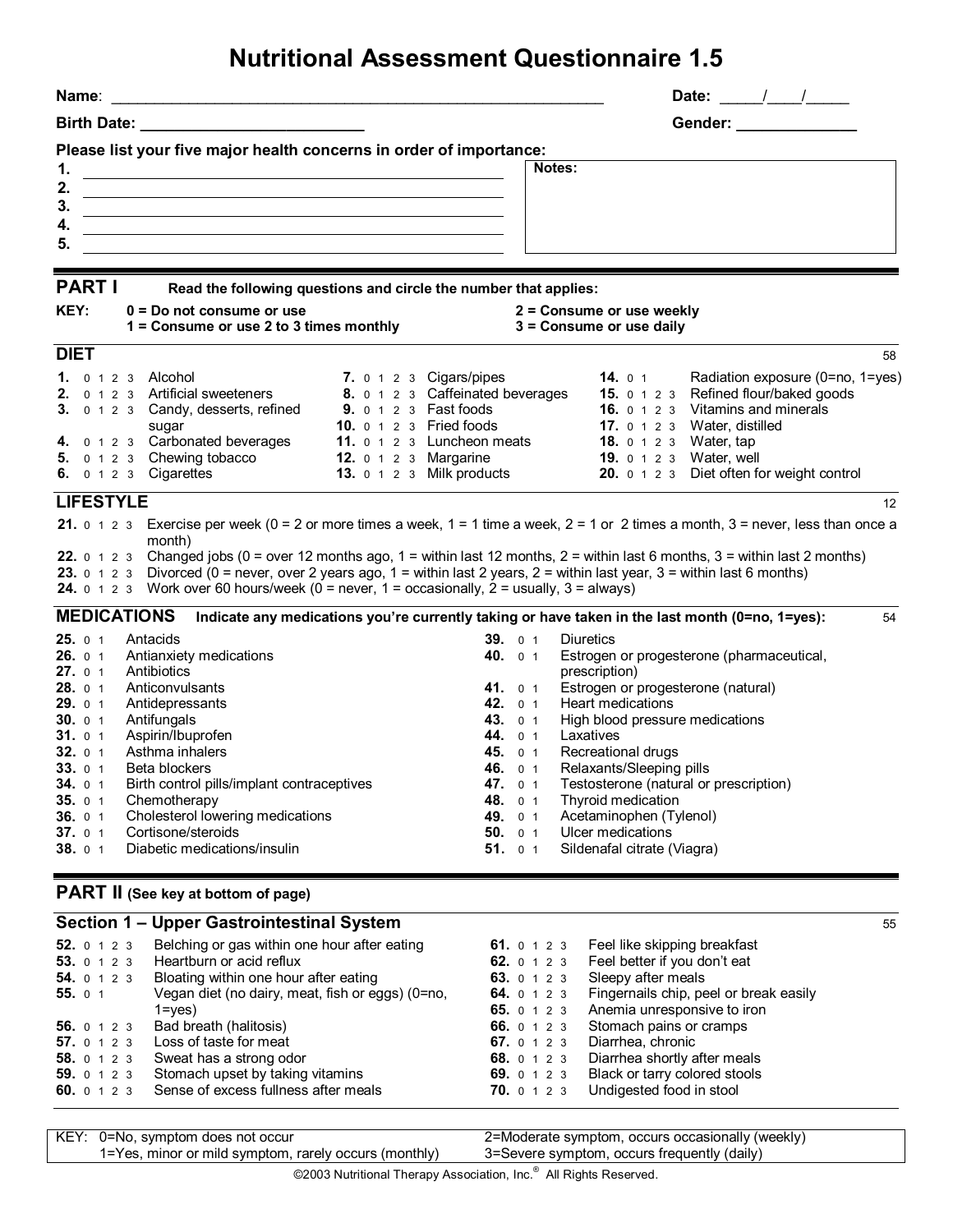|                   |                       | Section 2 - Liver and Gallbladder                                |                       |                |  | 68                                                                      |
|-------------------|-----------------------|------------------------------------------------------------------|-----------------------|----------------|--|-------------------------------------------------------------------------|
|                   |                       | 71. 0 1 2 3 Pain between shoulder blades                         | 85. 0 1               |                |  | Easily hung over if you were to drink wine (0=no,                       |
| 72.               | 0 1 2 3               | Stomach upset by greasy foods                                    |                       |                |  | $1 = yes$                                                               |
| 73.               | 0 1 2 3               | Greasy or shiny stools                                           | <b>86.</b> 0 1 2 3    |                |  | Alcohol per week (0=<3, 1=<7, 2 =<14, 3=>14)                            |
| 74.               | 0 1 2 3               | Nausea                                                           | 87.                   | 0 <sub>1</sub> |  | Recovering alcoholic (0=no, 1=yes)                                      |
| 75.               | 0 1 2 3               | Sea, car, airplane or motion sickness                            | 88. 0 1               |                |  | History of drug or alcohol abuse (0=no, 1=yes)                          |
| 76.               | 0 <sub>1</sub>        | History of morning sickness $(0 = no, 1 = yes)$                  | 89. 0 1               |                |  | History of hepatitis (0=no, 1=yes)                                      |
| 77.               |                       | 0 1 2 3 Light or clay colored stools                             | 90.                   | 0 <sub>1</sub> |  | Long term use of prescription/recreational drugs                        |
| 78.               | 0 1 2 3               | Dry skin, itchy feet or skin peels on feet                       |                       |                |  | $(0=no, 1=yes)$                                                         |
| 79.<br>80.        | 0 1 2 3<br>0 1 2 3    | Headache over eyes<br>Gallbladder attacks (0=never, 1=years ago, |                       |                |  | 91. 0 1 2 3 Sensitive to chemicals (perfume, cleaning                   |
|                   |                       | 2=within last year, 3=within past 3 months)                      |                       |                |  | agents, etc.)<br>92. 0 1 2 3 Sensitive to tobacco smoke                 |
| 81.               | 0 <sub>1</sub>        | Gallbladder removed (0=no, 1=yes)                                |                       |                |  | 93. 0 1 2 3 Exposure to diesel fumes                                    |
| 82.               | 0 1 2 3               | Bitter taste in mouth, especially after meals                    |                       |                |  | 94. 0 1 2 3 Pain under right side of rib cage                           |
| 83.               | 0 <sub>1</sub>        | Become sick if you were to drink wine (0=no,                     |                       |                |  | 95. 0 1 2 3 Hemorrhoids or varicose veins                               |
|                   |                       | $1 = yes$ )                                                      |                       |                |  | 96. 0 1 2 3 Nutrasweet (aspartame) consumption                          |
| 84.               | 0 <sub>1</sub>        | Easily intoxicated if you were to drink wine                     |                       |                |  | 97. 0 1 2 3 Sensitive to Nutrasweet (aspartame)                         |
|                   |                       | $(0=no, 1=yes)$                                                  |                       |                |  | 98. 0 1 2 3 Chronic fatigue or Fibromyalgia                             |
|                   |                       | <b>Section 3 - Small Intestine</b>                               |                       |                |  | 47                                                                      |
| 99.               |                       | 0 1 2 3 Food allergies                                           |                       |                |  | <b>108.</b> $\circ$ 1 2 3 Crohn's disease (0 = no, 1 = yes in the past, |
|                   |                       | 100. 0 1 2 3 Abdominal bloating 1 to 2 hours after eating        |                       |                |  | 2=currently mild condition, 3=severe)                                   |
| 101. $01$         |                       | Specific foods make you tired or bloated (0=no,                  |                       |                |  | 109. 0 1 2 3 Wheat or grain sensitivity                                 |
|                   |                       | $1 = yes$                                                        |                       |                |  | 110. 0 1 2 3 Dairy sensitivity                                          |
| 102.              |                       | 0 1 2 3 Pulse speeds after eating                                | 111. $01$             |                |  | Are there foods you could not give up (0=no,                            |
|                   |                       | 103. 0 1 2 3 Airborne allergies                                  |                       |                |  | $1 = yes$ )                                                             |
|                   | <b>104.</b> 0 1 2 3   | Experience hives                                                 |                       |                |  | 112. 0 1 2 3 Asthma, sinus infections, stuffy nose                      |
| 105.              | 0 1 2 3               | Sinus congestion, "stuffy head"                                  |                       |                |  | 113. 0 1 2 3 Bizarre vivid dreams, nightmares                           |
|                   |                       | 106. 0 1 2 3 Crave bread or noodles                              |                       |                |  | 114. 0 1 2 3 Use over-the-counter pain medications                      |
|                   |                       | 107. 0 1 2 3 Alternating constipation and diarrhea               |                       |                |  | 115. 0 1 2 3 Feel spacey or unreal                                      |
|                   |                       | Section 4 - Large Intestine                                      |                       |                |  | 58                                                                      |
|                   |                       | 116. 0 1 2 3 Anus itches                                         |                       |                |  | 126. 0 1 2 3 Stools have corners or edges, are flat or ribbon           |
|                   | <b>117.</b> $0 1 2 3$ | Coated tongue                                                    |                       |                |  | shaped                                                                  |
|                   |                       | 118. 0 1 2 3 Feel worse in moldy or musty place                  |                       |                |  | 127. 0 1 2 3 Stools are not well formed (loose)                         |
|                   | 119. 0 1 2 3          | Taken antibiotic for a total accumulated time of                 | <b>128.</b> $0 1 2 3$ |                |  | Irritable bowel or mucus colitis                                        |
|                   |                       | (0=never, $1 = 1$ month, $2 = 3$ months, $3 = 3$                 | 129. 0 1 2 3          |                |  | Blood in stool                                                          |
|                   |                       | months)                                                          | 130. 0 1 2 3          |                |  | Mucus in stool                                                          |
|                   |                       | 120. 0 1 2 3 Fungus or yeast infections                          |                       |                |  | 131. 0 1 2 3 Excessive foul smelling lower bowel gas                    |
|                   | 121. $0 1 2 3$        | Ring worm, "jock itch", "athletes foot", nail fungus             | 133. 0 1 2 3          |                |  | 132. 0 1 2 3 Bad breath or strong body odors                            |
| 122.              | 0 1 2 3               | Yeast symptoms increase with sugar, starch or<br>alcohol         |                       |                |  | Painful to press along outer sides of thighs<br>(Iliotibial Band)       |
|                   | 123. 0 1 2 3          | Stools hard or difficult to pass                                 |                       |                |  | 134. 0 1 2 3 Cramping in lower abdominal region                         |
| 124.              | 0 <sub>1</sub>        | History of parasites (0=no, 1=yes)                               |                       |                |  | 135. 0 1 2 3 Dark circles under eyes                                    |
| 125.              | 0 1 2 3               | Less than one bowel movement per day                             |                       |                |  |                                                                         |
|                   |                       | <b>Section 5 - Mineral Needs</b>                                 |                       |                |  | 75                                                                      |
| <b>136.</b> $0 1$ |                       | History of carpal tunnel syndrome (0=no, 1=yes)                  | 150. $01$             |                |  | History of bone spurs (0=no, 1=yes)                                     |
| 137. $01$         |                       | History of lower right abdominal pains or                        | 151. 0 1 2 3          |                |  | Morning stiffness                                                       |
|                   |                       | ileocecal valve problems (0=no, 1=yes)                           | 152. 0 1 2 3          |                |  | Nausea with vomiting                                                    |
| 138. $01$         |                       | History of stress fracture (0=no, 1=yes)                         | <b>153.</b> 0 1 2 3   |                |  | Crave chocolate                                                         |
|                   | <b>139.</b> 0 1 2 3   | Bone loss (reduced density on bone scan)                         | <b>154.</b> 0 1 2 3   |                |  | Feet have a strong odor                                                 |
| <b>140.</b> $0.1$ |                       | Are you shorter than you used to be? (0=no,                      | 155. 0 1 2 3          |                |  | History of anemia                                                       |
|                   |                       | $1 = yes$ )                                                      | <b>156.</b> 0 1 2 3   |                |  | Whites of eyes (sclera) blue tinted                                     |
|                   | <b>141.</b> $0 1 2 3$ | Calf, foot or toe cramps at rest                                 | 157. $0 1 2 3$        |                |  | Hoarseness                                                              |
| 142.              | 0 1 2 3               | Cold sores, fever blisters or herpes lesions                     | 158. 0 1 2 3          |                |  | Difficulty swallowing                                                   |
|                   | 143. 0 1 2 3          | Frequent fevers                                                  | <b>159.</b> 0 1 2 3   |                |  | Lump in throat                                                          |
|                   | <b>144.</b> 0 1 2 3   | Frequent skin rashes and/or hives                                | <b>160.</b> $0 1 2 3$ |                |  | Dry mouth, eyes and/or nose                                             |
| 145.              | 0 <sub>1</sub>        | Herniated disc (0=no, 1=yes)                                     | 161. $0 1 2 3$        |                |  | Gag easily                                                              |
|                   | 146. 0 1 2 3          | Excessively flexible joints, "double jointed"                    |                       |                |  | 162. 0 1 2 3 White spots on fingernails                                 |
|                   | 147. $0 1 2 3$        | Joints pop or click                                              |                       |                |  | 163. 0 1 2 3 Cuts heal slowly and/or scar easily                        |
|                   | <b>148.</b> 0 1 2 3   | Pain or swelling in joints                                       | <b>164.</b> 0 1 2 3   |                |  | Decreased sense of taste or smell                                       |
|                   | 149. 0 1 2 3          | Bursitis or tendonitis                                           |                       |                |  |                                                                         |

KEY: 0=No, symptom does not occur 1=Yes, minor or mild symptom, rarely occurs (monthly)

2=Moderate symptom, occurs occasionally (weekly) 3=Severe symptom, occurs frequently (daily)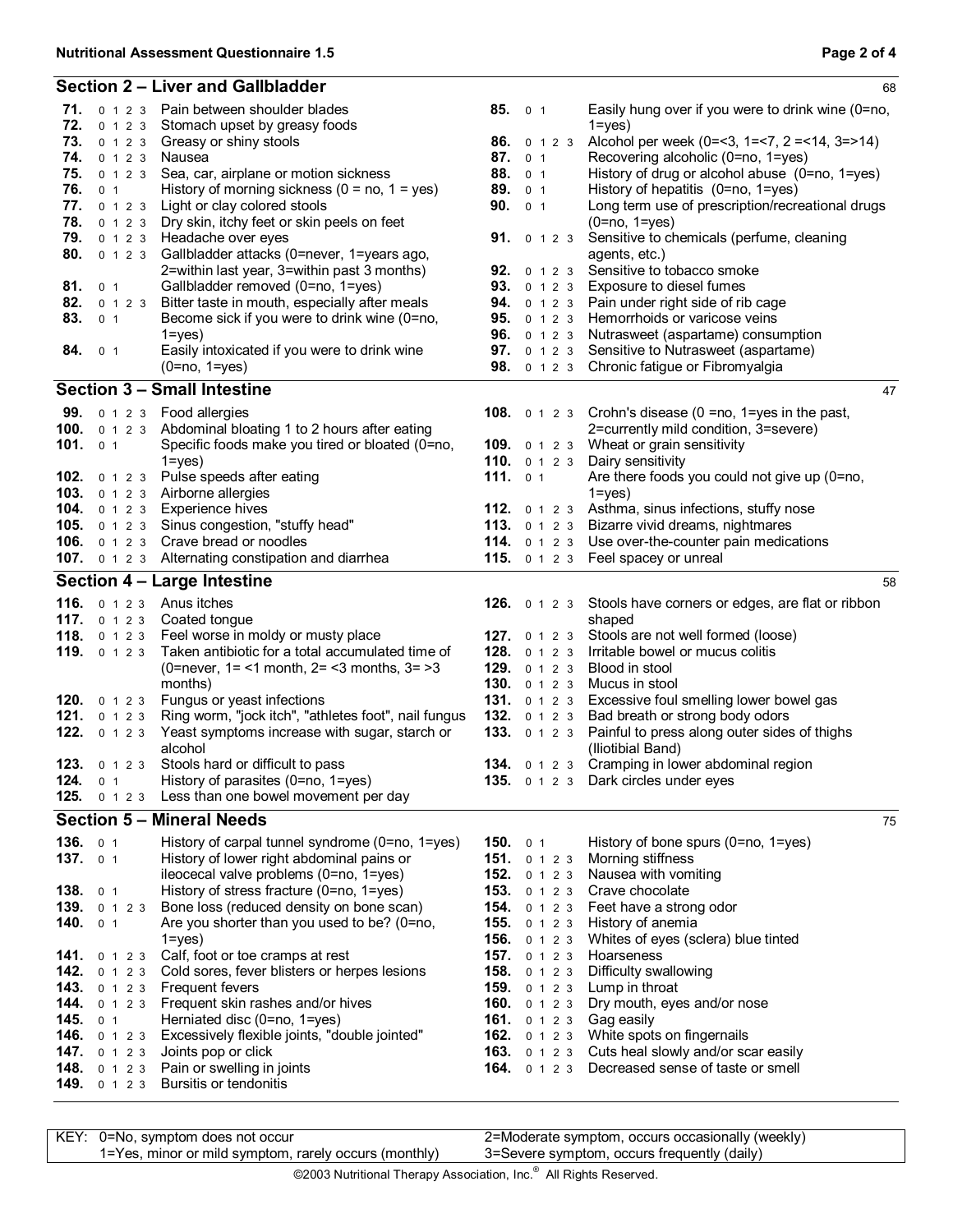|                                                                                                                                                                                        | Section 6 - Essential Fatty Acids                                                                                                                                                                                                                                                                                                                                                                                                                                                                                                                                                                                               |                                                                                                                                                                                                                                            |  | 22                                                                                                                                                                                                                                                                                                                                                                                                                                                                         |
|----------------------------------------------------------------------------------------------------------------------------------------------------------------------------------------|---------------------------------------------------------------------------------------------------------------------------------------------------------------------------------------------------------------------------------------------------------------------------------------------------------------------------------------------------------------------------------------------------------------------------------------------------------------------------------------------------------------------------------------------------------------------------------------------------------------------------------|--------------------------------------------------------------------------------------------------------------------------------------------------------------------------------------------------------------------------------------------|--|----------------------------------------------------------------------------------------------------------------------------------------------------------------------------------------------------------------------------------------------------------------------------------------------------------------------------------------------------------------------------------------------------------------------------------------------------------------------------|
| <b>165.</b> $\theta$ 1                                                                                                                                                                 | Experience pain relief with aspirin (0=no, 1=yes)<br>166. 0 1 2 3 Crave fatty or greasy foods<br>167. 0 1 2 3 Low- or reduced-fat diet (0=never, 1=years ago,<br>2=within past year, 3=currently)<br><b>168.</b> 0 1 2 3 Tension headaches at base of skull                                                                                                                                                                                                                                                                                                                                                                     | <b>169.</b> 0 1 2 3<br>170. 0 1 2 3<br>171. $0 1 2 3$<br>172. 0 1 2 3                                                                                                                                                                      |  | Headaches when out in the hot sun<br>Sunburn easily or suffer sun poisoning<br>Muscles easily fatigued<br>Dry flaky skin or dandruff                                                                                                                                                                                                                                                                                                                                       |
|                                                                                                                                                                                        | <b>Section 7 - Sugar Handling</b>                                                                                                                                                                                                                                                                                                                                                                                                                                                                                                                                                                                               |                                                                                                                                                                                                                                            |  | 39                                                                                                                                                                                                                                                                                                                                                                                                                                                                         |
| <b>174.</b> 0 1 2 3 Crave sweets<br><b>175.</b> $0 1 2 3$<br><b>178.</b> $0 1 2 3$                                                                                                     | 173. 0 1 2 3 Awaken a few hours after falling asleep, hard to<br>get back to sleep<br>Binge or uncontrolled eating<br>176. 0 1 2 3 Excessive appetite<br>177. 0 1 2 3 Crave coffee or sugar in the afternoon<br>Sleepy in afternoon<br>179. 0 1 2 3 Fatigue that is relieved by eating                                                                                                                                                                                                                                                                                                                                          | <b>180.</b> $0 1 2 3$<br><b>181.</b> $0 1 2 3$<br>182. 0 1 2 3<br><b>185.</b> $0 1 2 3$                                                                                                                                                    |  | Headache if meals are skipped or delayed<br>Irritable before meals<br>Shaky if meals delayed<br>183. 0 1 2 3 Family members with diabetes (0=none, 1=1 or<br>2, $2=3$ or 4, $3=$ more than 4)<br><b>184.</b> 0 1 2 3 Frequent thirst<br>Frequent urination                                                                                                                                                                                                                 |
|                                                                                                                                                                                        | <b>Section 8 - Vitamin Need</b>                                                                                                                                                                                                                                                                                                                                                                                                                                                                                                                                                                                                 |                                                                                                                                                                                                                                            |  | 81                                                                                                                                                                                                                                                                                                                                                                                                                                                                         |
| <b>187.</b> $0 1 2 3$<br>189. 0 1 2 3<br><b>190.</b> 0 1 2 3<br>192. 0 1 2 3<br>193. 0 1 2 3<br><b>194.</b> 0 1 2 3<br><b>197.</b> 0 1 2 3<br>198. 0 1 2 3<br>199. 0 1 2 3 Heart races | 186. 0 1 2 3 Muscles become easily fatigued<br>Feel exhausted or sore after moderate exercise<br><b>188.</b> 0 1 2 3 Vulnerable to insect bites<br>Loss of muscle tone, heaviness in arms/legs<br>Enlarged heart or congestive heart failure<br>191. 0 1 2 3 Pulse below 65 per minute (0=no, 1=yes)<br>Ringing in the ears (Tinnitus)<br>Numbness, tingling or itching in hands and feet<br>Depressed<br>195. 0 1 2 3 Fear of impending doom<br>196. 0 1 2 3 Worrier, apprehensive, anxious<br>Nervous or agitated<br>Feelings of insecurity                                                                                   | 200. 0 1 2 3<br><b>201.</b> 0 1 2 3<br>202. 0 1 2 3<br>203. 0 1 2 3<br><b>204.</b> 0 1 2 3<br>205. 0 1 2 3<br>206. 0 1 2 3<br>207. 0 1 2 3<br>208. 0 1 2 3<br>209. 0 1 2 3<br><b>210.</b> $0 1 2 3$<br><b>211.</b> 0 1 2 3<br>212. 0 1 2 3 |  | Can hear heart beat on pillow at night<br>Whole body or limb jerk as falling asleep<br>Night sweats<br>Restless leg syndrome<br>Cracks at corner of mouth (Cheilosis)<br>Fragile skin, easily chaffed, as in shaving<br>Polyps or warts<br><b>MSG</b> sensitivity<br>Wake up without remembering dreams<br>Small bumps on back of arms<br>Strong light at night irritates eyes<br>Nose bleeds and/or tend to bruise easily<br>Bleeding gums especially when brushing teeth |
| <b>Section 9 - Adrenal</b>                                                                                                                                                             |                                                                                                                                                                                                                                                                                                                                                                                                                                                                                                                                                                                                                                 |                                                                                                                                                                                                                                            |  | 78                                                                                                                                                                                                                                                                                                                                                                                                                                                                         |
| 216.<br>217. 0 1 2 3<br>220.<br>222.<br>223.<br>224.<br>0 1 2 3<br>225.                                                                                                                | 213. 0 1 2 3 Tend to be a "night person"<br>214. 0 1 2 3 Difficulty falling asleep<br>215. 0 1 2 3 Slow starter in the morning<br>0 1 2 3 Tend to be keyed up, trouble calming down<br>Blood pressure above 120/80<br>218. 0 1 2 3 Headache after exercising<br>219. 0 1 2 3 Feeling wired or jittery after drinking coffee<br>0 1 2 3 Clench or grind teeth<br>221. 0 1 2 3 Calm on the outside, troubled on the inside<br>0 1 2 3 Chronic low back pain, worse with fatigue<br>0 1 2 3 Become dizzy when standing up suddenly<br>Difficulty maintaining manipulative correction<br>0 1 2 3 Pain after manipulative correction | 226. 0 1 2 3<br><b>227.</b> 0 1 2 3<br>228. 0 1 2 3<br><b>229.</b> 0 1 2 3<br>230. 0 1 2 3<br>232. 0 1 2 3<br>233. 0 1 2 3<br><b>235.</b> 0 1 2 3<br><b>236.</b> 0 1 2 3<br><b>237.</b> 0 1 2 3<br><b>238.</b> 0 1 2 3                     |  | Arthritic tendencies<br>Crave salty foods<br>Salt foods before tasting<br>Perspire easily<br>Chronic fatigue, or get drowsy often<br>231. 0 1 2 3 Afternoon yawning<br>Afternoon headache<br>Asthma, wheezing or difficulty breathing<br>234. 0 1 2 3 Pain on the medial or inner side of the knee<br>Tendency to sprain ankles or "shin splints"<br>Tendency to need sunglasses<br>Allergies and/or hives<br>Weakness, dizziness                                          |
| <b>Section 10 - Pituitary</b>                                                                                                                                                          |                                                                                                                                                                                                                                                                                                                                                                                                                                                                                                                                                                                                                                 |                                                                                                                                                                                                                                            |  | 29                                                                                                                                                                                                                                                                                                                                                                                                                                                                         |
| 239. 0 1<br>240.<br>0 <sub>1</sub><br><b>241.</b> $0 1 2 3$<br>242.<br>0 1 2 3<br>243.<br>0 1 2 3<br>244.<br>0 <sub>1</sub>                                                            | Height over 6' 6" (0=no, 1=yes)<br>Early sexual development (before age 10) (0=no,<br>$1 = yes$ )<br>Increased libido<br>Splitting type headache<br>Memory failing<br>Tolerate sugar, feel fine when eating sugar<br>$(0=no, 1=yes)$                                                                                                                                                                                                                                                                                                                                                                                            | 245.01<br>246. 0 1 2 3<br>247. 0 1 2 3<br>248. 0 1 2 3<br>249. 0 1 2 3<br>250.01<br><b>251.</b> 0 1 2 3                                                                                                                                    |  | Height under 4' 10" (0=no, 1=yes)<br>Decreased libido<br>Excessive thirst<br>Weight gain around hips or waist<br>Menstrual disorders<br>Delayed sexual development (after age 13)<br>$(0 = no, 1 = yes)$<br>Tendency to ulcers or colitis                                                                                                                                                                                                                                  |

KEY: 0=No, symptom does not occur 1=Yes, minor or mild symptom, rarely occurs (monthly)

2=Moderate symptom, occurs occasionally (weekly) 3=Severe symptom, occurs frequently (daily)